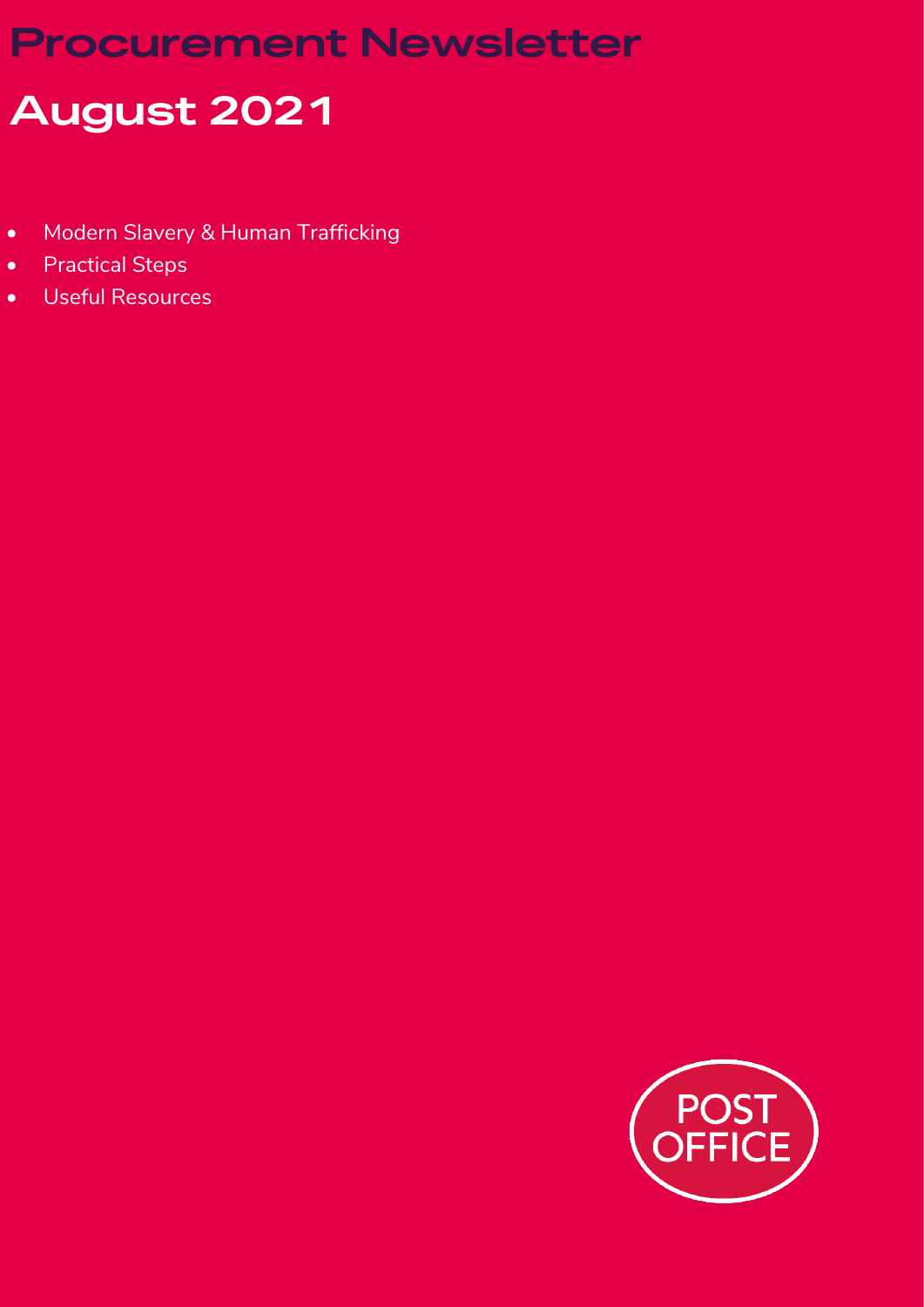### **Procurement Newsletter**

We are the Post Office and there is no-one like us. From our travel and financial services, passports to postage, the Post Office network is serving communities across the UK. We have a network of more than 11,500 branches across the UK and every one of our branches is at the heart of its community.

We have introduced a series of quarterly newsletters to our Supplier partners to:

- Raise awareness of our values and the subjects that matter to us.
- Provide news, information and training that will help you to do business with us.
- Help you find opportunities to work with us as we grow and change for the future.

#### **Modern Slavery and Human Trafficking**

Post Office is committed to acting ethically and with integrity in all our business dealings and relationships. We want to ensure that modern slavery is not taking place anywhere in our own business or our supply chains. We have summarised below what is meant by Modern Slavery and Human Trafficking and given some practical steps that can be undertaken together with some useful resources to review.

Slavery is a violation of a person's human rights. It can take the form of human trafficking, forced labour, bonded labour, forced or servile marriage, descent-based slavery and domestic slavery. A person is considered to be in modern slavery if they are:

- Forced to work through mental or physical threat
- Owned or controlled by an "employer", usually through mental or physical abuse
- Dehumanised, treated as a commodity or sold or bought as "property"
- Physically constrained or has restrictions placed on their freedom of movement

We may hear of Human Trafficking in the news in relation to people who have been transported to the UK or another country by force, threat, or deception; but it is important to recognise that it also applies to movement within a country too. Trafficking applies to the transportation (or movement under coercion or deception) of people in order to benefit from their work or services, typically in the form of forced labour or sexual exploitation.

Products bought nowadays have passed through a long chain of producers, manufacturers, distributors and retailers who have all participated in its production, delivery and sale. It can therefore be very difficult to certify that a product has or has not been produced using slavery. However, the way in which companies operate and manage their supply chain can affect the likelihood of slavery being a part of the final product.

Services delivered in this country are at risk from abuse of the labour used to deliver it, particularly from the use of casual and temporary staff. However, good employment practices that follow correct recruitment and wage practises can reduce the risk of exploitation of workers. There are several authorities including the Police, National Crime Agency (NCA), Immigration service or Gangmasters and Labour Abuse Authority (GLAA) that can investigate workplaces and also use civil courts to impose civil orders to impose conditions designed to prevent offences.

For Services delivered overseas it can be very difficult to certify that employment practises are to the standard that we would consider acceptable, but effective management of overseas supply chain partners can reduce the risk of slavery being present. There are several organisations who can assist in auditing overseas suppliers and provide information on risk in specific regions.

### **Practical Steps**

The Modern Slavery Act gives responsibility to companies for ensuring that no slavery has occurred, and this applies not only to the products they sell or the services they provide themselves but also to their suppliers, and the suppliers of their suppliers, all the way down the supply chain.

For large organisations there are often dedicated staff to cover a wide range of corporate social responsibility issues, but for smaller enterprises it can be a challenge to know how to respond effectively with a limited capacity on time and resource.

So, what practical steps can companies of all sizes take?